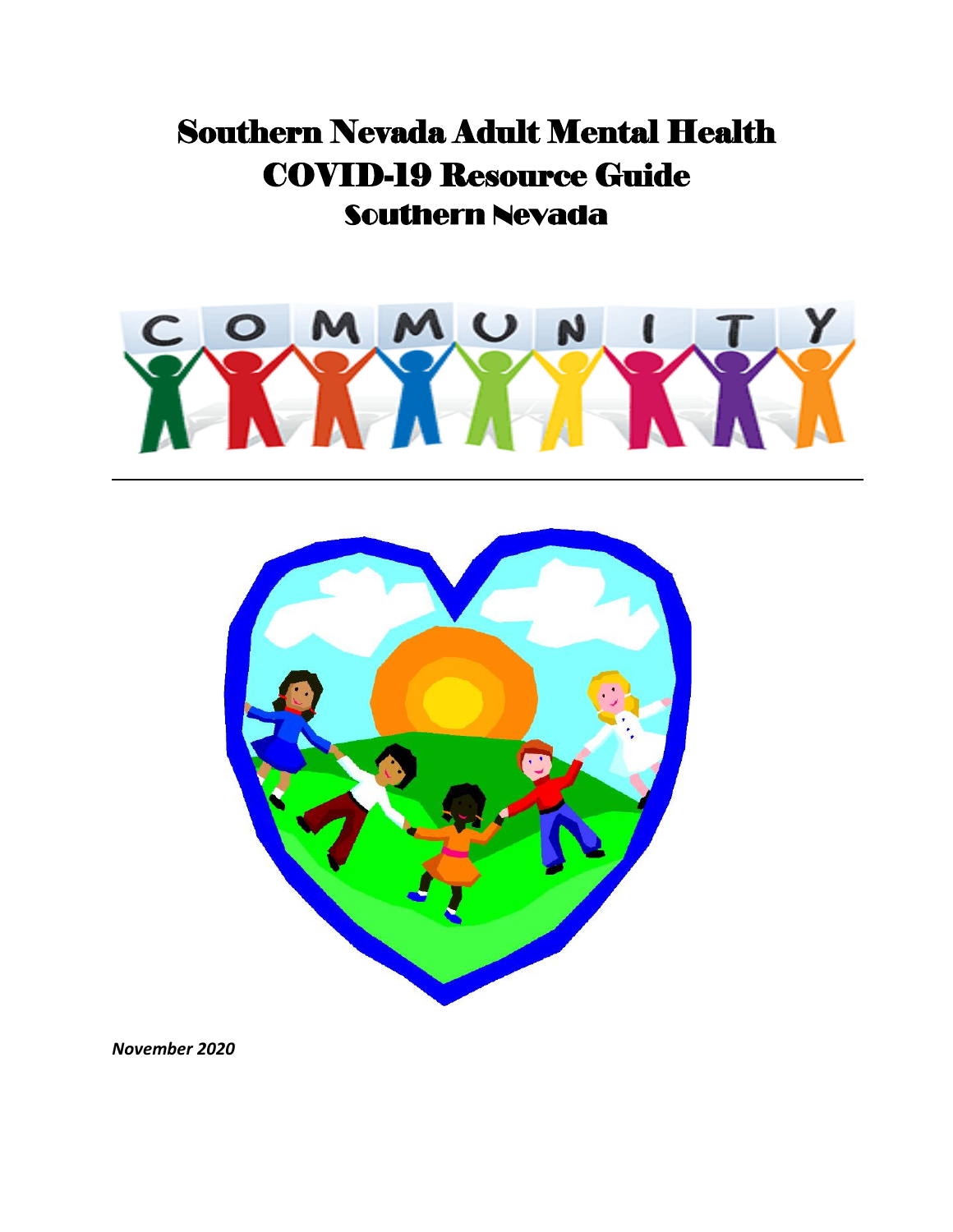# **Table of Contents**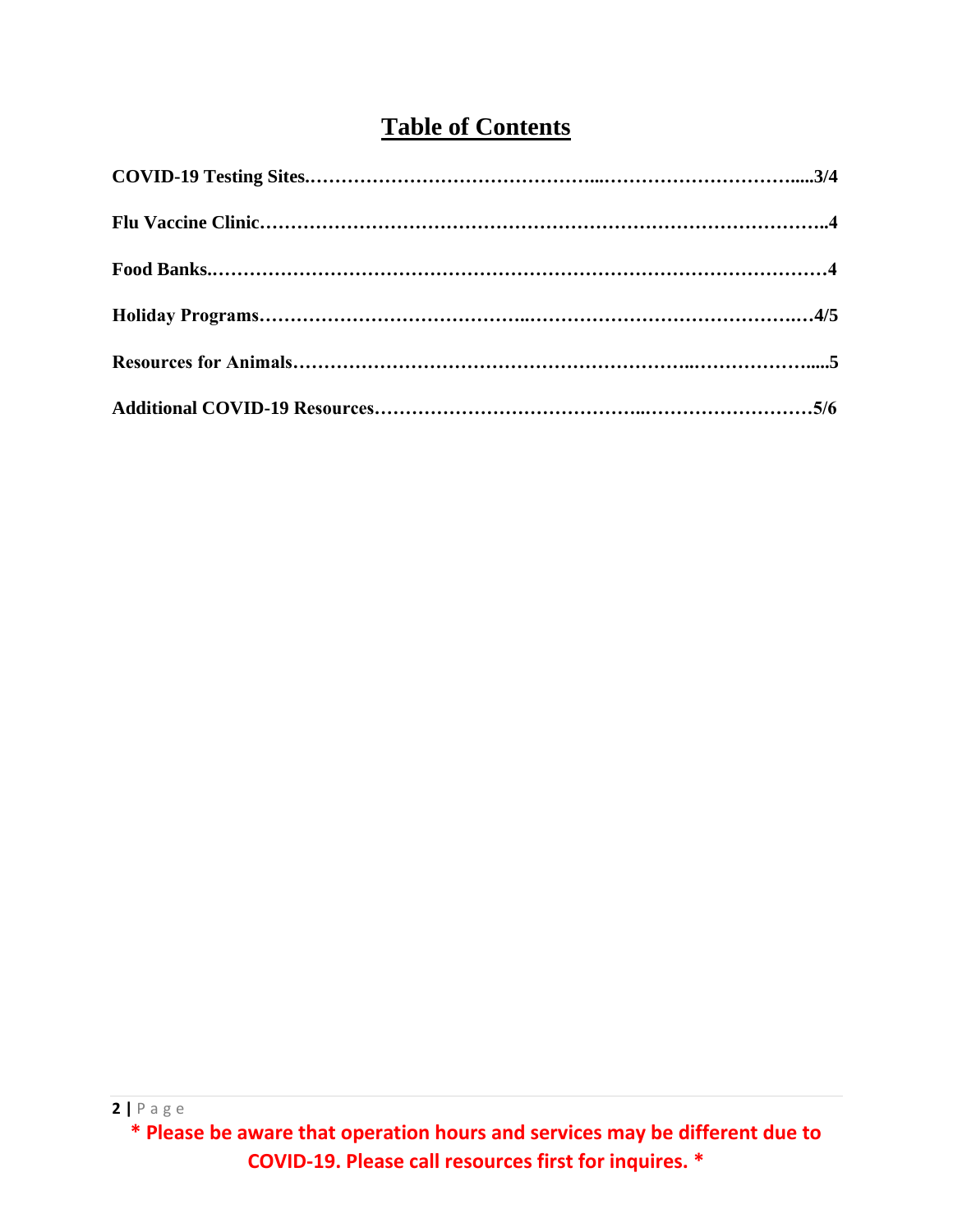# **COVID-19 Testing Sites**

**COVID-19 Pop-Up Testing Sites** – Please visit the Southern Nevada Health District website for locations and dates.

<https://www.southernnevadahealthdistrict.org/covid-19-testing-sites/>

**UMC** – Must schedule an appointment online or by phone.

**UNLV Thomas & Mack Center Strip Pavilion Room** – Sunday through Thursday 8am – 4pm. Appointments encouraged and made through the UMC website. Walk-ins taken on a first-come, first serve basis.

Online………………………………………...………………… <https://www.umcsn.com/>

**Cashman Center** – Tuesday through Saturday 8am – 4pm. Sunday through Thursday 8am – 4pm. Appointments encouraged and made through the UMC website. Walk-ins taken on a firstcome, first serve basis.

Online………………………………………...…………………<https://www.umcsn.com/>

**Quest Diagnostics** – Drive up testing locations. Must have a referral sent to Quest Diagnostics from your physician requesting a COVID-19 test. Once a referral is received you must schedule an appointment online.

<http://patient.questdiagnostics.com/myquestcovidtest>

**Walmart** – Must be 18 and older and must have COVID-19 symptoms. Testing is done in the parking lot. Walmart is partnering with Quest Diagnostics. Appointments are required. Questions should be directed to Quest's COVID-19 hotline (866) 448-7719 between 7am – 7pm.

Online………..…………………….<http://patient.questdiagnostics.com/myquestcovidtest>

**CVS Pharmacy** – Drive-thru COVID-19 testing. No referral needed. Must schedule an appointment online.

<https://cvshealth.com/covid-19/testing-information-locations>

**CareNow Urgent Care** – Provides COVID-19 testing for those experiencing symptoms. Please check out the website for further details. [https://www.carenow.com/patient-services/medical](https://www.carenow.com/patient-services/medical-tests/covid-19.dot)[tests/covid-19.dot](https://www.carenow.com/patient-services/medical-tests/covid-19.dot) Please contact location before arriving.

#### **3 |** P a g e

**\* Please be aware that operation hours and services may be different due to COVID-19. Please call resources first for inquires. \***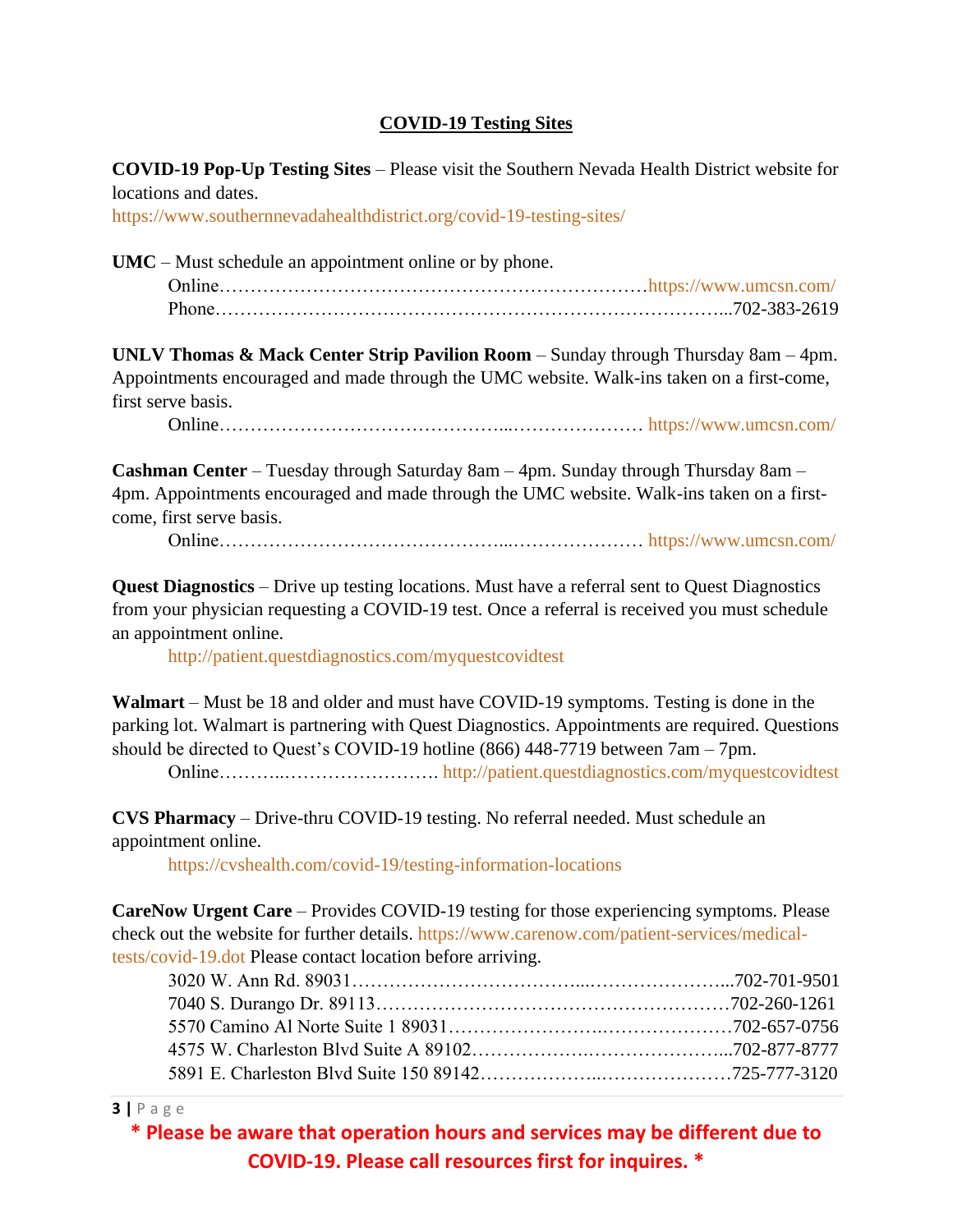**Virtual Urgent Care Visits** – Dignity Health – St. Rose is offering a virtual urgent care available for anyone in Nevada experiencing COVID-19 symptoms. Download the Virtual Care Anywhere app on your phone or call (855) 356-8053 for further information.

**IC Labs –** Performs COVID-19 diagnostic antigen testing. Appointments are recommended and can be scheduled via the website.

Website………………………….<https://rapidtesting.us/rapid-covid-19-testing-las-vegas/> Location……………………1730 W. Horizon Ridge Pkwy., Suite 100, Henderson 89012

# **Additional COVID-19 Resources**

**HopeLink of Southern Nevada** – Provides information on evictions, rent, utility, and other assistance. Contact via phone, email, or website for further information. Phone contact is only available Monday through Thursday 8am – 12pm.

# **Flu Vaccine Clinic**

Southern Nevada Health District – Find a flu vaccine clinic through the website at [https://www.southernnevadahealthdistrict.org/community-health-center/immunization](https://www.southernnevadahealthdistrict.org/community-health-center/immunization-clinic/available-vaccines/flu-vaccine-clinic/)[clinic/available-vaccines/flu-vaccine-clinic/](https://www.southernnevadahealthdistrict.org/community-health-center/immunization-clinic/available-vaccines/flu-vaccine-clinic/)

#### **Food Banks**

**Three Square** – Assists those in need with finding food. Drive-thru and Walk-in pantries available. 43 food distribution sites.

<https://www.threesquare.org/get-help/find-food> ............................................702-765-4030

**4 |** P a g e

**\* Please be aware that operation hours and services may be different due to COVID-19. Please call resources first for inquires. \***